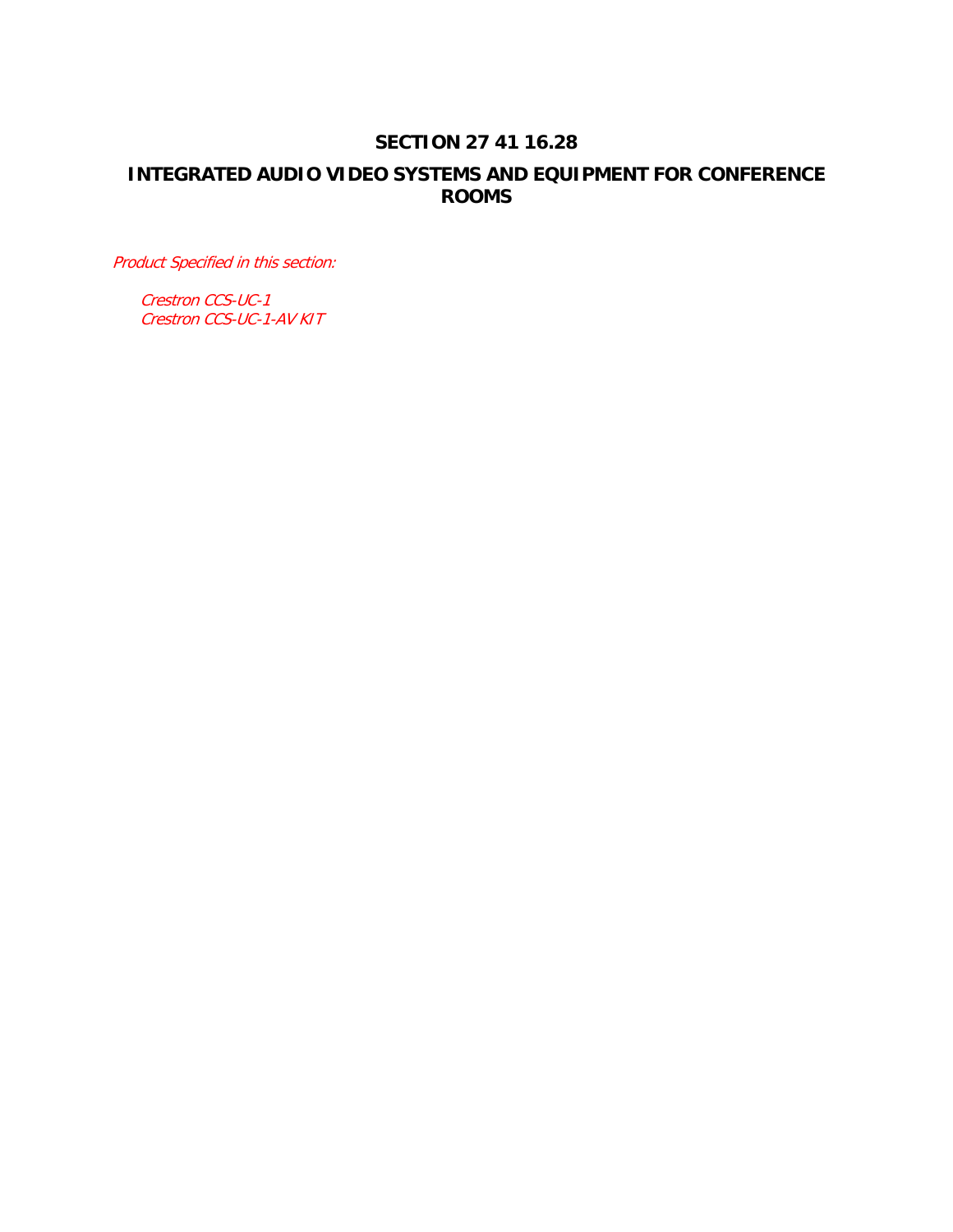| PART <sub>1</sub> |  |  |
|-------------------|--|--|
| 1.1               |  |  |
| А.                |  |  |
| <b>B.</b>         |  |  |
| 1.2               |  |  |
| А.                |  |  |
| <b>B.</b>         |  |  |
| <b>PART 2</b>     |  |  |
| 2.1               |  |  |
| А.                |  |  |
| <b>B.</b>         |  |  |
| C.                |  |  |
| D.                |  |  |
| Ε.                |  |  |
| F.                |  |  |
| G.                |  |  |
| Η.                |  |  |
| I.                |  |  |
| J.                |  |  |
| К.                |  |  |
| 2.2               |  |  |
| Α.                |  |  |
| <b>B.</b>         |  |  |
| C.                |  |  |
| D.                |  |  |
| $F_{\perp}$       |  |  |
| F.                |  |  |
| G.                |  |  |
| Η.                |  |  |
| Τ.                |  |  |
| J.                |  |  |
|                   |  |  |
| 2.3               |  |  |
| A.                |  |  |
| PART <sub>3</sub> |  |  |
|                   |  |  |

# **Table of Contents**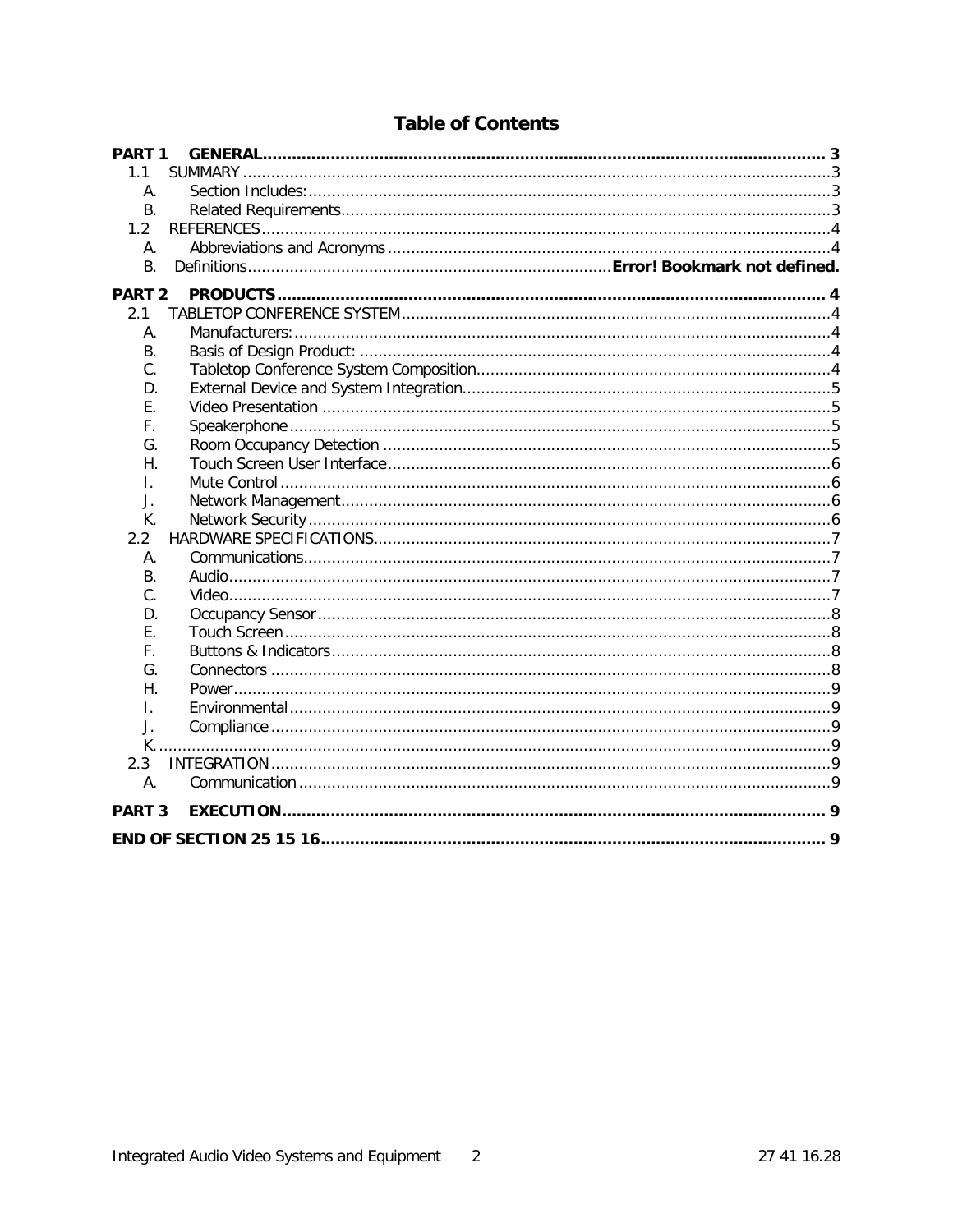# **SECTION 27 41 16.28**

# **INTEGRATED AUDIO VIDEO SYSTEMS AND EQUIPMENT FOR CONFERENCE ROOMS**

Specifier: The Specifier/Design Professional is responsible for the accuracy of all project specifications, including system application and coordination with related sections. This guide specification is provided as a convenience and requires editing to match actual project requirements. CRESTRON ELECTRONICS, INC. SHALL NOT BE LIABLE FOR ANY DAMAGES ARISING OUT OF THE USE OF ANY OF ITS GUIDE SPECIFICATIONS. For Crestron design assistance and design review please contact Sales Support Services Department at 800.237.2041 or techsales@crestron.com.

## **PART 1 GENERAL**

#### **1.1 SUMMARY**

- A. Section Includes:
	- 1. An enterprise level networked tabletop conference system.
	- 2. Upon final installation and commissioning the system will provide:
		- a. Voice Calling & Audio Conferencing
		- b. BYOD Multimedia Presentation Capability
		- c. Videoconferencing & Web Collaboration Capability
		- d. Workplace Integration
- B. Related Requirements
	- 1. Section 12 24 13 Roller Window Shades
	- 2. Section 23 09 23 Direct Digital Control System for HVAC
	- 3. Section 25 08 00 Commissioning of Integrated Automation
	- 4. Section 25 10 00 Integrated Automation Network Equipment
	- 5. Section 25 11 13 Integrated Automation Network Servers
	- 6. Section 25 13 13 Integrated Automation Control and Monitoring Network Supervisory Control
	- 7. Section 25 13 16 Integrated Automation Control and Monitoring Network Integration Panels
	- 8. Section 25 13 19 Integrated Automation Control and Monitoring Network Interoperability
	- 9. Section 25 15 16 Integrated Automation Software for Control and Monitoring **Networks**
	- 10. Section 25 50 00 Integrated Automation Facility Controls
	- 11. Section 25 90 00 Integrated Automation Control Sequences
	- 12. Section 26 09 43.13 Digital-Network Lighting Controls
	- 13. Section 26 05 00 Common Work Results for Electrical
	- 14. Section 26 09 23 Lighting Control Devices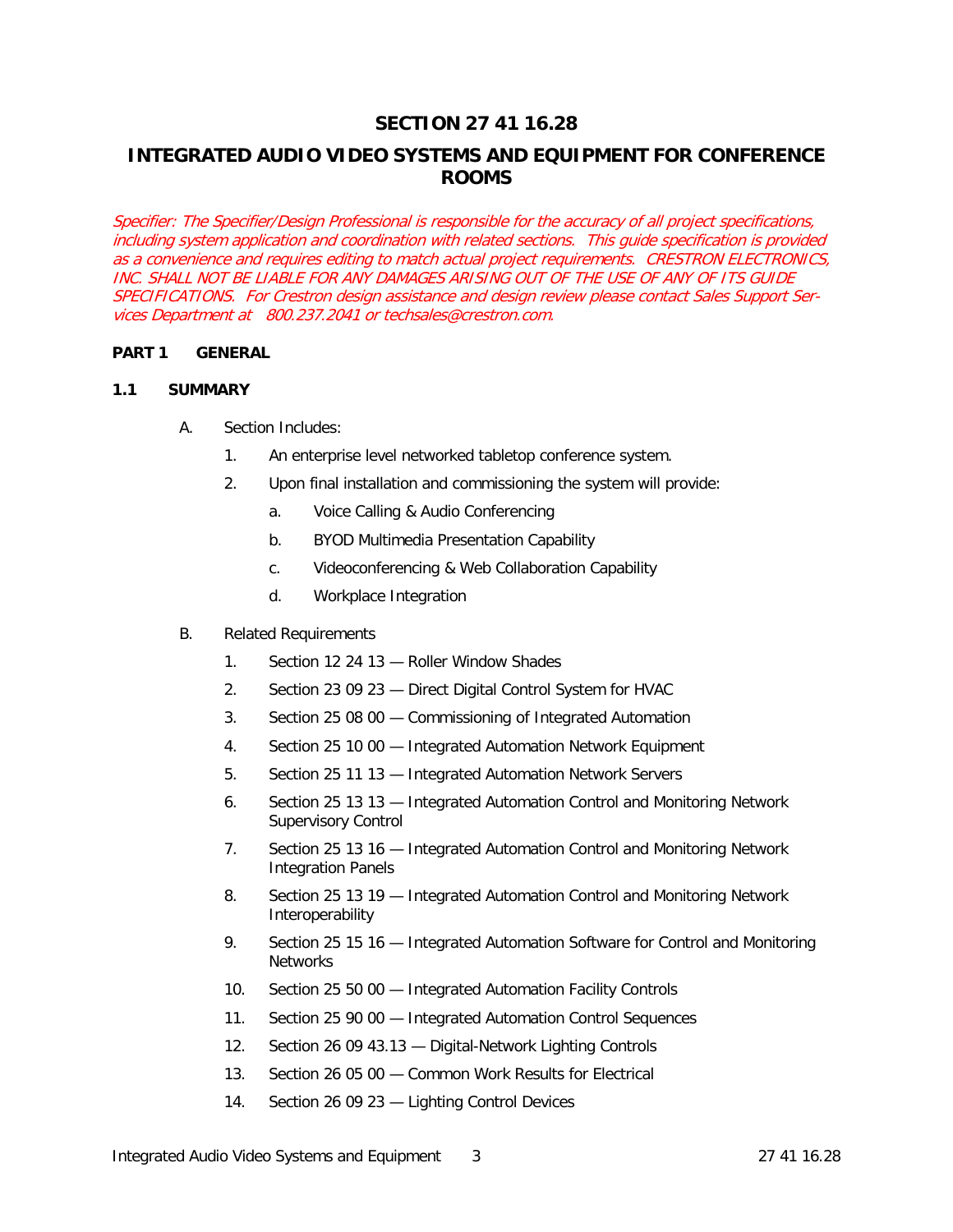- 15. Section 26 09 36 Modular Dimming Controls
- 16. Section 26 09 43 Network Lighting Controls
- 17. Section 27 15 00 Communications Horizontal Cabling
- 18. Section 27 41 00 Audio-Video Systems
- 19. Section 27 41 13 Architecturally Integrated Audio-Video Equipment
- 20. Section 27 41 16 Integrated Audio-Video Systems and Equipment

## **1.2 REFERENCES**

- A. Abbreviations and Acronyms
	- 1. BYOD Bring Your Own Device
	- 2. UI User Interface
	- 3. AV Audio Video

## **PART 2 PRODUCTS**

## **2.1 TABLETOP CONFERENCE SYSTEM**

- A. Manufacturers:
	- 1. Basis-of-Design Manufacturer: Subject to compliance with requirements, provide products of **Crestron Electronics, Inc., Rockleigh, NJ 07647**, Phone 800-237- 2041, Fax: 201-767-1903, [www.crestron.com](http://www.crestron.com/) with the following components and characteristics.
- B. Basis of Design Product:
	- 1. Crestron CCS-UC-1
	- 2. Crestron CCS-UC-1-AV KIT

#### Specifier Note:

Multiple CCS-U-1 models are offered to accommodate different applications and budgets. The base unit (CCS-UC-1) supports full SIP VoIP speakerphone, Bluetooth, and USB Audio capabilities. The video package (CCS-UC-1-AV KIT) adds capabilities for multimedia presentation and videoconferencing, and includes a USB camera. Both models are powerable using PoE+, and versions of each are also offered with a 100-240V universal power pack included (CCS-UC-1 W/PS KIT & CCS-UC-1-AV W/PS KIT). All models come complete with all required cables.

- C. Tabletop Conference System Composition
	- 1. The Tabletop Conference System shall be composed of the following system components:
		- a. User Interface
		- b. Microphone
		- c. Speaker
		- d. Optional external microphone connection
		- e. HDMI input and output
		- f. USB camera and audio ports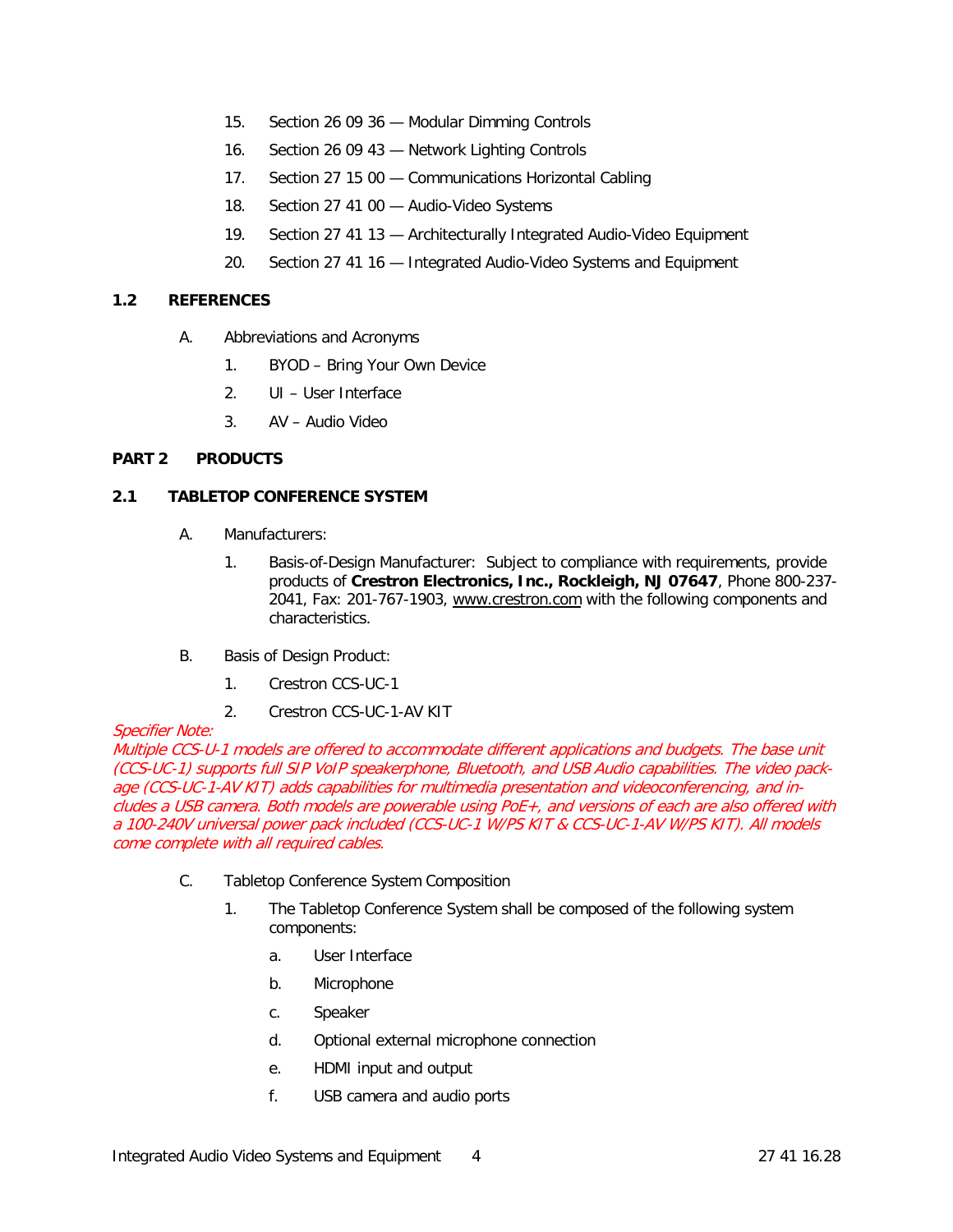## g. LAN ports

#### Specifier: Edit the following system components to correspond to Project requirements.

- D. External Device and System Integration
	- 1. Laptop running  $3<sup>rd</sup>$  party soft codec
	- 2. Microsoft Exchange Server
	- 3. Crestron Fusion Cloud and Pinpoint App
	- 4. SIP compliant phone system
	- 5. Mobile phone with Bluetooth
	- 6. HDMI wired source device

7. Wired or Wireless Ethernet video connection

Specifier: Only the CCS-UC-1-AV KIT version includes video presentation features. Please see CCS-UC-1 Spec. Sheet Packages table for more information.

- E. Video Presentation
	- 1. The Tabletop Conference System shall include an HDMI input connection for connection of a full-motion HD 1080p60 AV source to the room display.
	- 2. The Tabletop Conference System shall include a built-in Ethernet wired or wireless presentation gateway. In wireless Ethernet mode a video source may connect to the system wirelessly.
	- 3. The Tabletop Conference System shall include a USB HD camera for integration with BYOD laptop with web video conferencing software.
	- 4. The HDMI and presentation gateway shall be internally routed to the Tabletop Conference System's HDMI output for connection to the room display.

#### Specifier Note:

#### Videoconferencing & Web Collaboration

• Mercury can turn any space into a videoconference room by simply connecting a laptop running Skype® for Business, Cisco WebEx®, GotoMeeting®, Slack®, or another web conferencing or UC application.

• Connect the laptop via USB and Mercury provides enhanced audio along with a high-definition view of the whole room through the included USB camera.

• No more huddling around a laptop to interact and share content with remote participants. Connect the laptop's HDMI output to allow the whole room to view content and camera images on the main display.

Please see link for more details: http://www.crestron.com/products/model/CCS-UC-1

#### F. Speakerphone

- 1. The Tabletop Conference System shall include full-duplex speakerphone support for the following:
	- a. VoIP systems
	- b. Bluetooth paired mobile device
	- c. Laptop Softphone software
- G. Room Occupancy Detection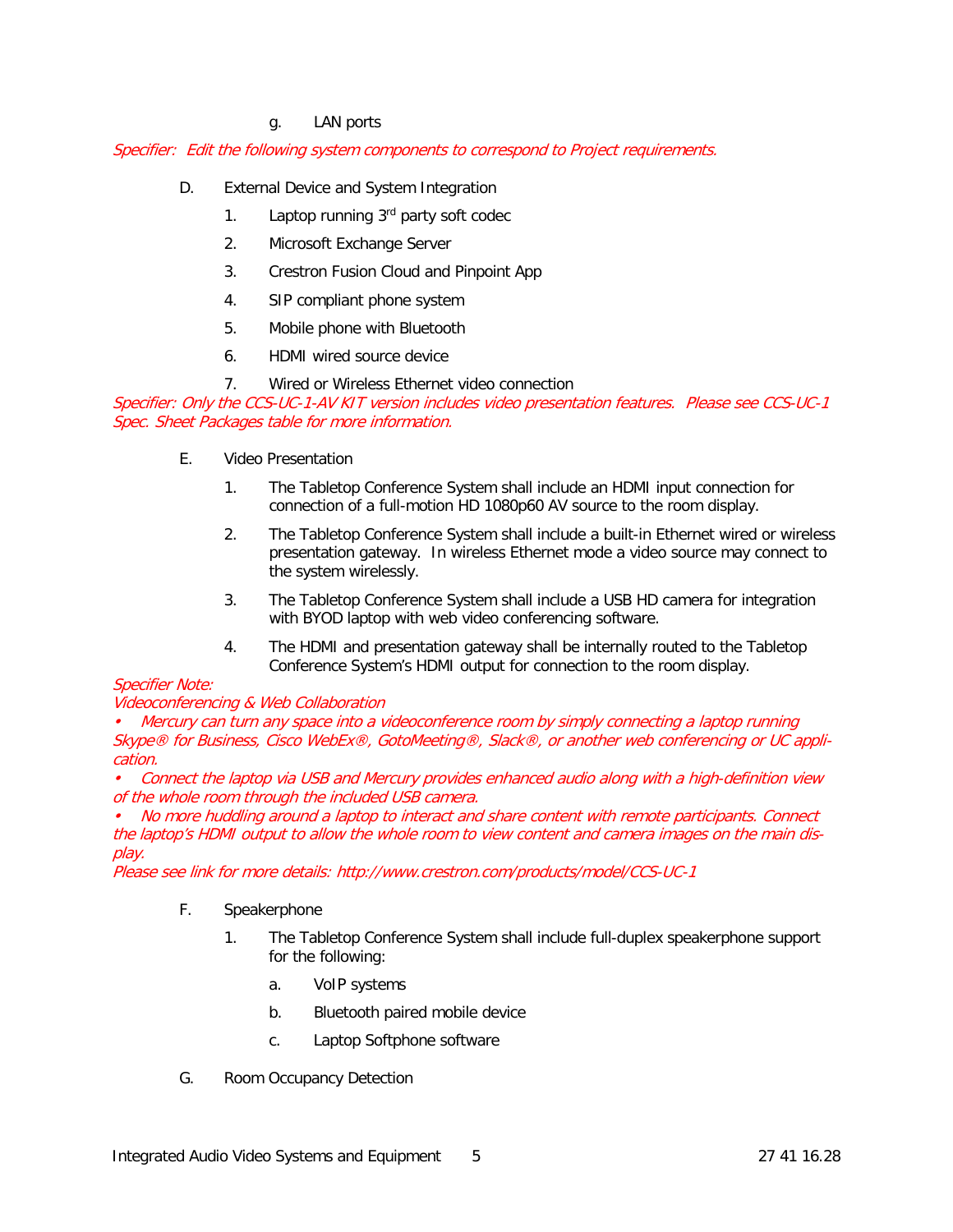- 1. The Tabletop Conference System shall include built-in room occupancy sensing capabilities using motion detection and voice activity for determining occupied or unoccupied status state.
- 2. Controlled devices may be powered down in an unoccupied room state.
- 3. Through software management systems an unoccupied room may be made available on the management system calendar.
- H. Touch Screen User Interface
	- 1. The Tabletop Conference System shall include an integrated touch screen user interface with the following capabilities:
		- a. Dialing voice calls
		- b. Answering voice calls
		- c. Muting microphone(s)
	- 2. The Tabletop Conference System shall support integration with Microsoft Exchange and Crestron Fusion Cloud software management systems. Through software management system the following user interface features shall be supported:
		- 1) Manage room schedule
		- 2) View meeting progress showing time remaining
		- 3) Extend meeting end time
		- 4) Schedule new meeting
		- 5) Look up contacts
- I. Mute Control
	- 1. The Tabletop Conference system shall include a mute control with bright bi-color indicator for mute state visibility.
- J. Network Management
	- 1. The Tabletop Conference System shall support:
		- a. Cloud-based provisioning enabling complete network configuration in advance of hardware installation, with touchless updates following installation.
		- b. Individual configuration using a computer web browser.
		- c. Crestron Fusion Cloud management enables monitoring and logging of room and equipment usage, as well as centralized help desk support.
- K. Network Security
	- 1. The Tabletop Conference System shall support advanced security features including:
		- a. 802.1x authentication
		- b. Active Directory credential management
		- c. LDAP directory management
		- d. SRTP, SSH, TLS, and HTTPS.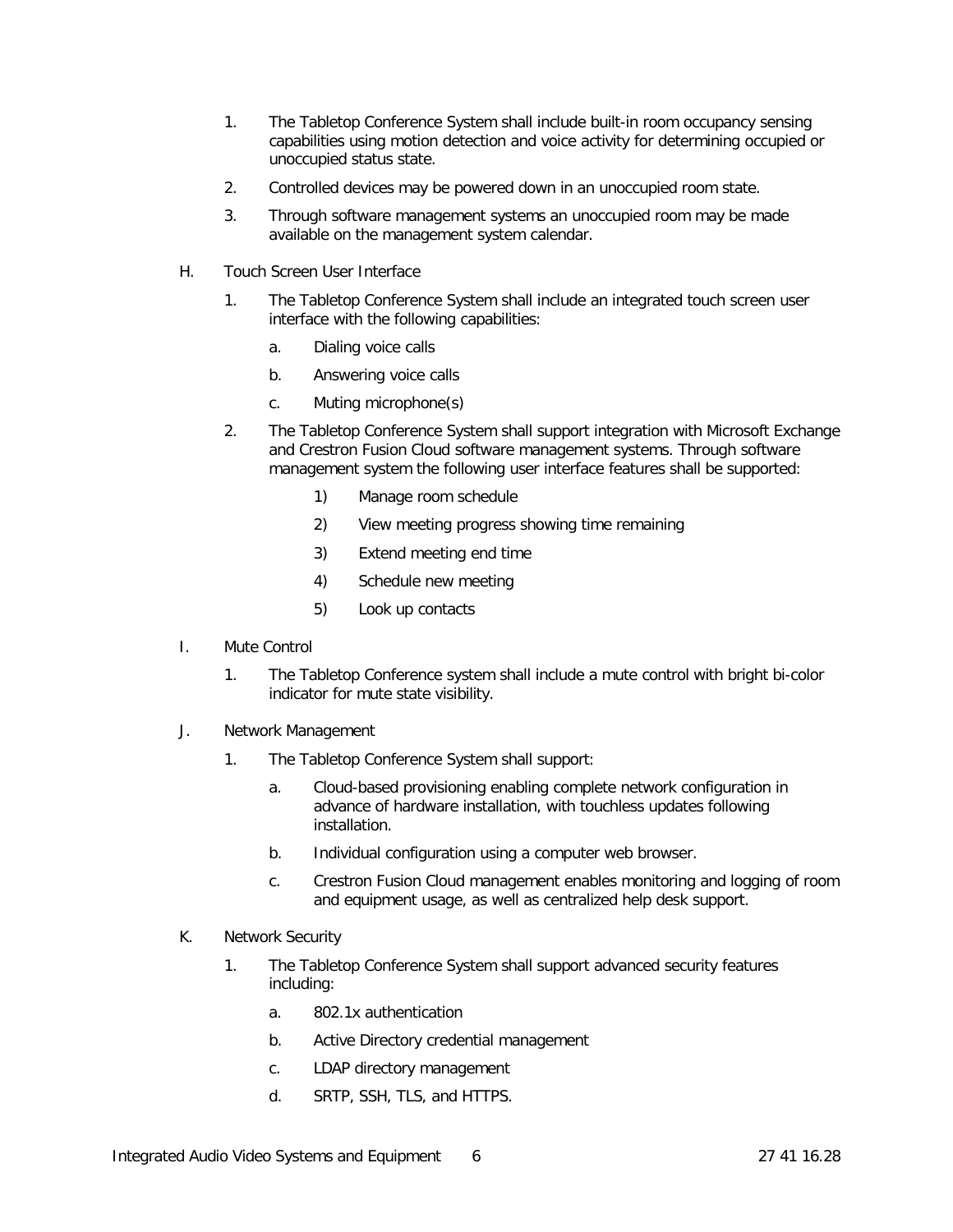- e. Secondary LAN port:
	- 1) VoIP or built-in presentation gateway traffic may be isolated on a secondary network

## **2.2 HARDWARE SPECIFICATIONS**

- A. Communications
	- 1. Ethernet: 10/100 Mbps (x2), auto-switching, auto-negotiating, auto-discovery, full/half duplex, TCP/IP, UDP/IP, CIP, DHCP, SSL, TLS, SSH, SFTP (SSH File Transfer Protocol), SRTP, IEEE 802.1X, Active Directory authentication, LDAP, digest access authentication, password login, HTTPS secure provisioning, IEEE 802.3at Type 2 compliant
	- 2. VoIP: Open SIP, SDP, IETF SIP (RFC 3261 & companion RFCs), DTMF tone generation (RFC 2833 & in-band), low-delay audio packet transmission, adaptive jitter buffers, packet loss concealment
	- 3. Bluetooth: Bluetooth 4.0 device pairing for wideband speech (HFP) and multimedia audio streaming (A2DP), proximity detection beacon
	- 4. USB Device: USB 2.0 wired interface for computer running web conferencing software or USB Audio
	- 5. USB Host: USB 2.0 for camera input
	- 6. RS-232: 2-way display device control and monitoring up to 115.2k baud with software handshaking
	- 7. IR/Serial: 1-way display device control via infrared up to 1.1 MHz or serial TTL/RS-232 (0-5 Volts) up to 19.2k baud
	- 8. HDMI: HDCP 1.4, EDID, CEC
	- 9. Presentation gateway: connects to mobile devices via wired or wireless Ethernet
	- 10. Mic Pod: A2B bus protocol, single master, multiple slave; synchronous data, multichannel I2S/TDM to I2S/TDM
- B. Audio
	- 1. Codec Support: G.711, G.722, G.729
	- 2. AEC: Limes Audio TrueVoice acoustic echo cancellation, automatic mic mixing, automatic gain control, and dynamic noise reduction; full-duplex IEEE 1329 Type 1 compliant
	- 3. Microphones: Quad mic array with (4) cardioid electret elements; Pickup Range: 20 ft. (6 m) typical
	- 4. Speaker: Full range speaker
	- 5. Amplifier Power: 11 Watts maximum
	- 6. Output Volume: 95 dB SPL at 0.5 m
	- 7. Frequency Response: 90 Hz to 22 kHz
- C. Video
	- 1. Content Input Signal Types: HDMI (DVI & Dual-Mode DisplayPort compatible with separate adaptor), built-in presentation gateway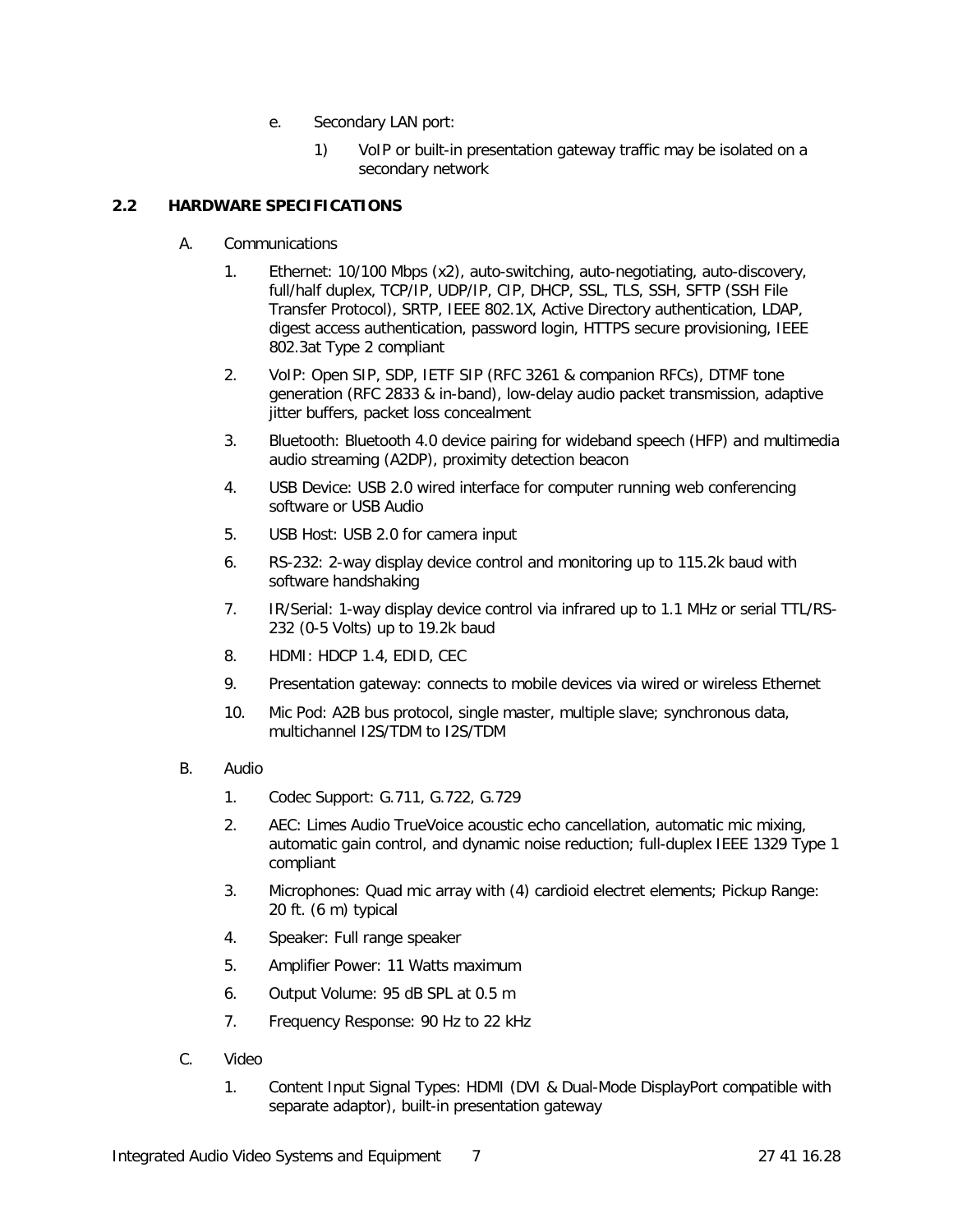- 2. Pass-through Camera Input/Output Signal Type: USB
- 3. Display Output Signal Types: HDMI (DVI compatible with separate)
- 4. Content Input Resolutions: Up to 1920x1080@60Hz (1080p60)
- 5. Display Output Resolutions: 1280x720@50Hz (720p50), 1280x720@60Hz (720p60), 1920x1080@50Hz (1080p50), 1920x1080@60Hz (1080p60)
- D. Occupancy Sensor
	- 1. PIR Detection Range: 6 ft. (1.83 m) in front of touch screen, wakes system (touch screen and video display) and reports room occupancy to Crestron Fusion
	- 2. Voice Activity Detection: Keeps room occupancy, touch screen, and display active as long as speech is detected through the microphones
- E. Touch Screen
	- 1. Display Type: TFT active matrix color LCD
	- 2. Size: 7 inch (178 mm) diagonal
	- 3. Aspect Ratio: 16:9 HD 720
	- 4. Resolution: 1280 x 720 pixel
	- 5. Touch Screen: Capacitive, multi-touch capable
	- 6. Character Support: Unicode UTF-8
	- 7. Language Support: Arabic, Chinese (Simplified), Chinese (Traditional), Czech, Danish, Dutch (NL), English (UK), English (US), Finnish, French (FR), German (DE), Greek, Hebrew, Hungarian, Italian (IT), Japanese (JP), Korean, Norwegian (NO), Polish, Portuguese, Portuguese (Brazilian), Romanian, Russian (RU), Slovak, Spanish (ES), Swedish, Thai
- F. Buttons & Indicators
	- 1. Mic Mute Symbol & Light Bar: (2) Capacitive "buttons" with bi-color LEDs, either button toggles between mute and unmute, the symbol LED blinks green when the unit is powering up, all LEDs illuminate red when the mic is muted (and a red border appears around the touch screen display), all LEDs illuminate green when the mic is unmuted if a USB device is connected or a SIP call is active
- G. Connectors
	- 1. G: (1) 6-32 screw; Chassis ground lug
	- 2. LAN: (1) 8-pin RJ45 female; 10Base-T/100Base-TX Ethernet port; PoE+ PD port
	- 3. AUX: (1) 8-pin RJ45 female; 10Base-T/100Base-TX Ethernet port; Alternate LAN connection for separate SIP or presentation gateway network.
	- 4. IR: (1) 3.5 mm mini-phone jack; IR output port for display device control.
	- 5. COM: (1) 3.5 mm TRS mini phone jack; Bidirectional RS-232 port for display device control.
	- 6. USB B: (1) Micro-USB Type B female USB 2.0 device port
	- 7. HDMI OUT: (1) 19-pin Type A HDMI female; Digital video/audio output for display device.